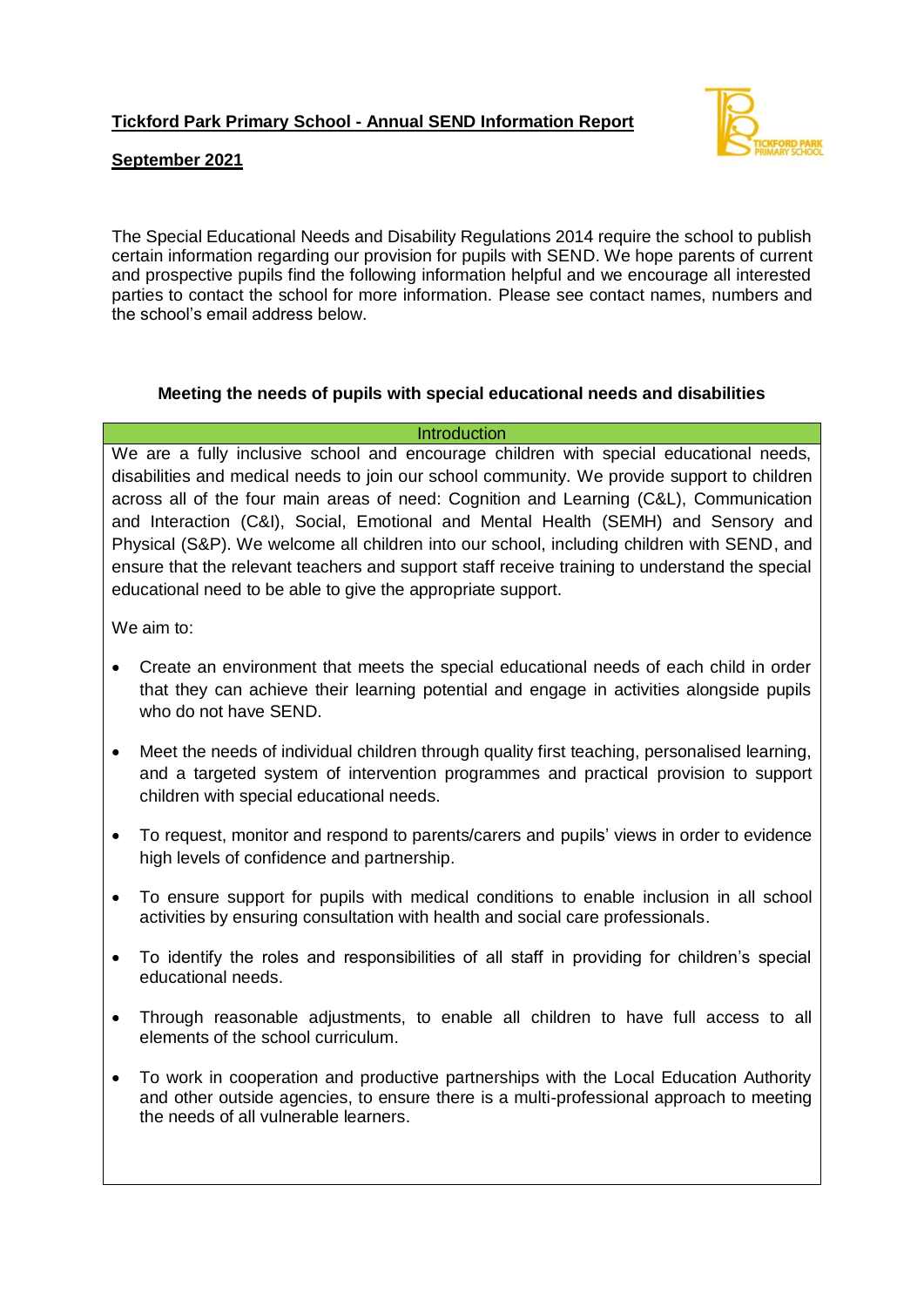What kinds of special educational needs are provided for at Tickford Park Primary School?

At our school we offer provision for pupils with difficulties in the four main areas of need:

- Cognition and Learning
- Communication and Interaction
- Social, Emotional and Mental Health
- Physical and / or Sensory needs.

At our school we have had, and do have children with many varying needs, such as:

- ADHD
- Asperger Syndrome
- Attachment disorder
- Autistic Spectrum Disorder
- Development disorders
- Down's Syndrome
- **Dyscalculia**
- Dyslexia
- Dyspraxia
- Emotional disorders
- Hearing Impaired
- Medical needs (asthma, Crohn's, CF, diabetes, epilepsy)
- Moderate Learning Difficulties
- Obsessive Compulsive Disorder (OCD)
- Oppositional Defiant Disorder
- Physical Disability (Cerebral Palsy, spina bifida, hydrocephalus, hypermobility, muscular dystrophy, Brittle Bone disease)
- Selective Mutism
- Sensory Processing Disorder
- Social Communication Difficulties
- Speech and language delay/disorder
- Visually impaired
- Working memory difficulties

## How do we identify if children have special educational needs?

All teachers are teachers of pupils with special educational needs and are responsible for identifying pupils with special educational needs as early as possible.

'Special Educational Needs and Disabilities' is defined in The Code of Practice (2014), when a child:

- Has a significantly greater difficulty in learning than the majority of others the same age.
- Has a disability which either prevents or hinders him or her from making use of educational facilities generally provided in schools within the area of the Local Authority concerned for children of similar age.

**Special Educational Provision** is that which is additional to or different from that which is made generally for most children in school.

At Tickford Park Primary School children are identified as having SEND through a variety of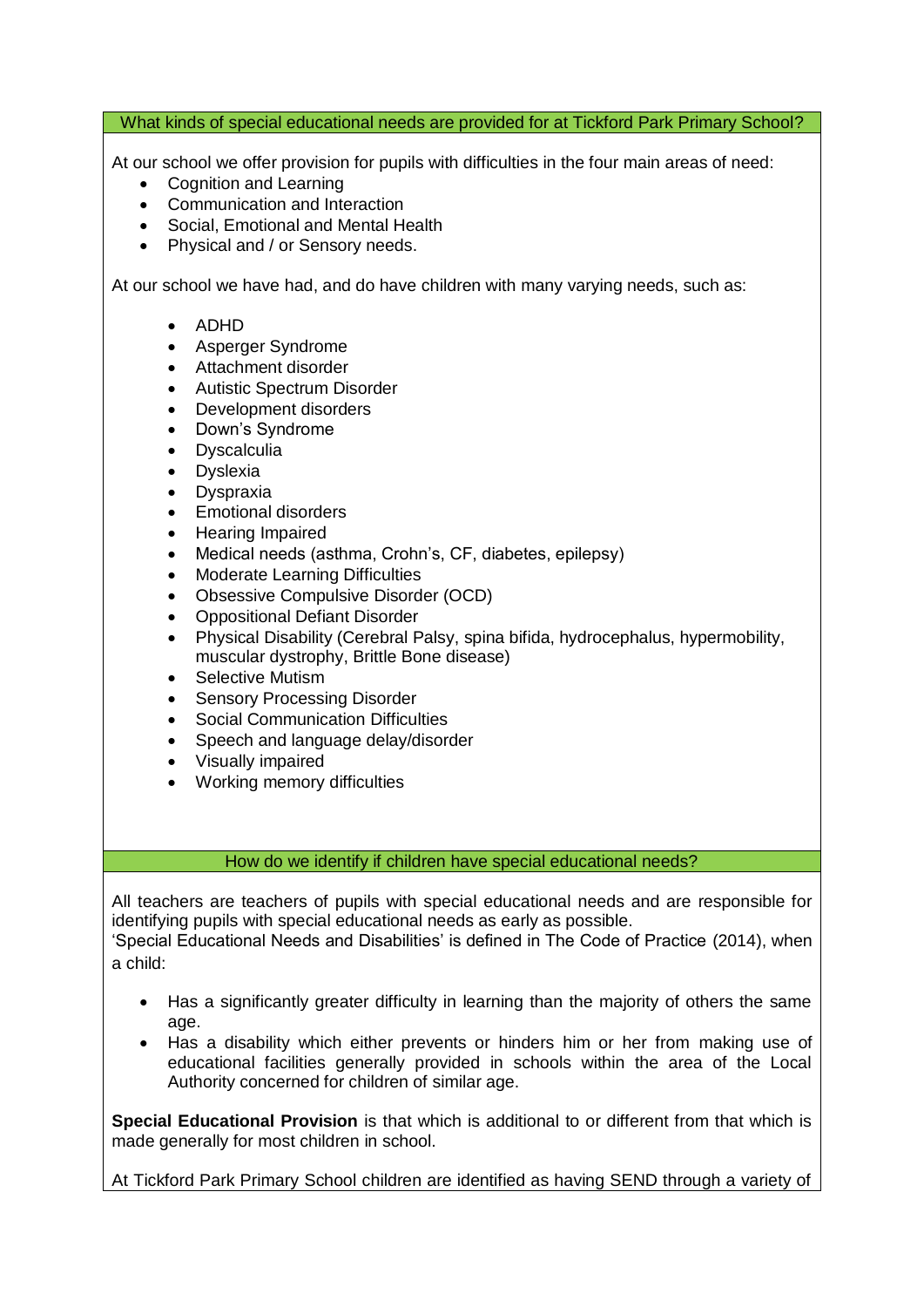ways including:

- Through liaising with a child's previous school / early years setting.
- Concerns raised by parents / carers.
- Concerns raised by a child's class teacher or school SENCO, after they have been assessed as making considerably less than expected progress.
- Concerns about children that have not made progress after interventions / booster groups (using the graduated approach)
- Concerns raised by class teacher or parents about the child's communication, social interaction or emotional wellbeing.
- Liaison with external professional (e.g. Speech and Language Therapist)
- By having a medical diagnosis.



When a teacher or a parent has raised concerns about a child's progress, communication, social interaction or emotional well-being and targeted teaching has not met the child's needs, the teacher will raise this with the SENCO.

If the teacher has concerns about a child's progress, communication, social interaction or emotional well-being they will make an appointment with the parent to discuss these concerns, further interventions or referrals to outside professionals to support the child's need, as well as how the school and parents can work together to support the child at home and school.

The class teacher will meet with the SENCO to discuss their concerns (this may be through the 'SEND surgery' which are meetings that the SENCO holds with class teachers on a termly basis, which is an opportunity to discuss possible identification of a child with SEND). The class teacher will also discuss this with senior leaders in pupil progress meetings, every term.

The SENCO will work with the class teacher to decide on the action that needs to be taken.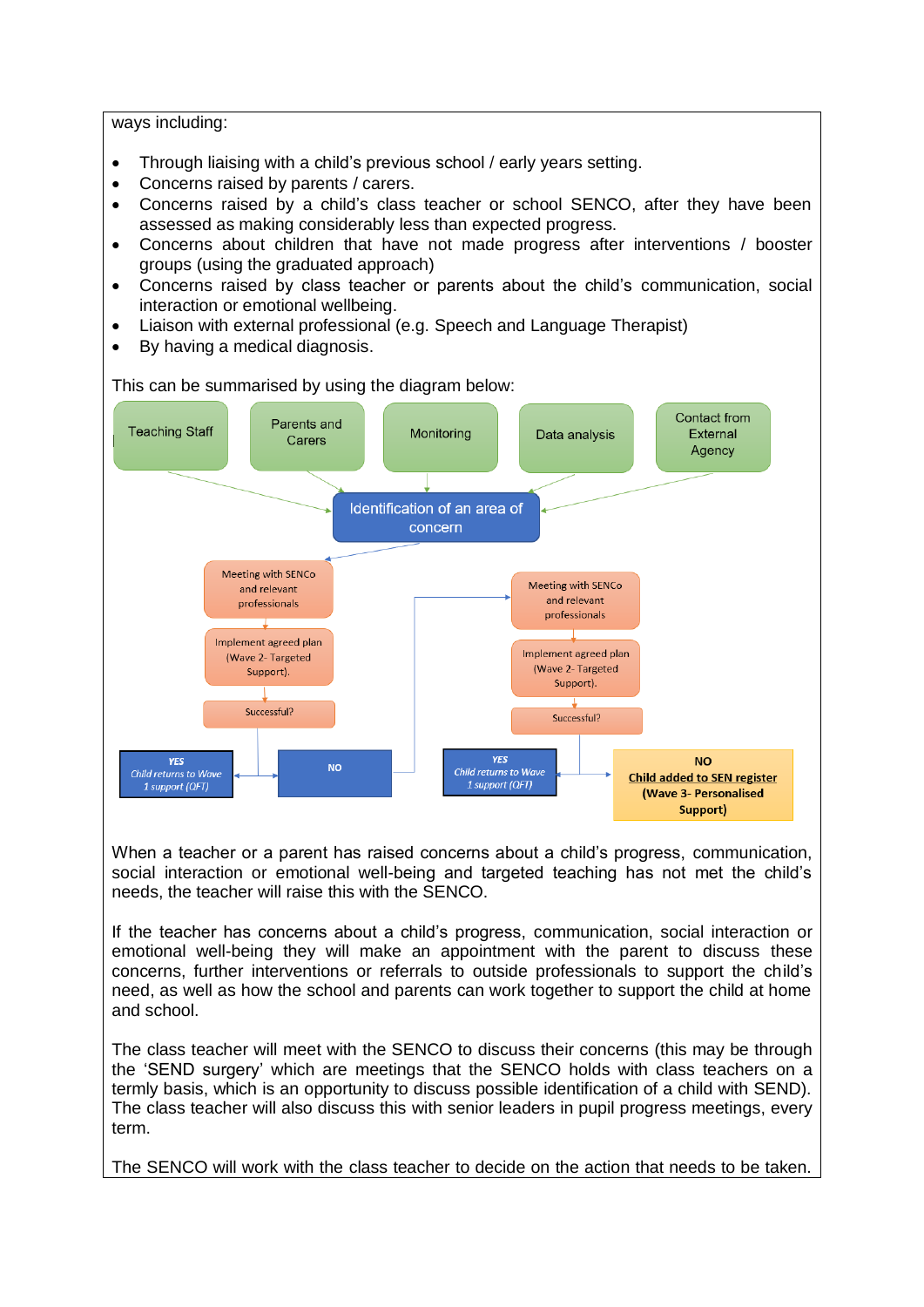Adjustments to class room provision or additional support may be put into place in order to address any specific areas of difficulty.

Those pupils recognised by the school as having a Special Educational Need or Disability will be recognised on the SEND register under the category 'SEND Support'. A parent will be fully involved and informed if their child is put onto the SEND register. A child does not have to stay on the SEND register. If there is no longer a need, they will be taken off the register.

At our school we have an open-door policy. If parents are concerned about their child's academic progress or well-being we would encourage them to speak to the class teacher or the SENCO.

How is the effectiveness of the SEND provision evaluated at Tickford Park Primary School?

We are always working towards improving our provision to meet the requirements of the changing needs of our pupils. Every term the SENCO looks closely at the progress of all the pupils on the SEND register. This enables their progress to be monitored closely and provision adjusted where expected progress has not been made.

How do we assess and review the progress of pupils with SEND?

According to the Code of Practice (2014) 'teachers are responsible and accountable for the progress and development of the pupils in their class, including where pupils access support from teaching assistants or specialist staff'.

On-going monitoring is undertaken by all class teachers to identify children who are not making progress or who have social, emotional or mental needs that are affecting their ability to engage in learning activities.

Throughout the year teachers undertake a range of assessments on a termly basis to monitor the progress of all children in their class, including children with SEND. Termly progress meetings also take place between the class teacher and the Head/Deputy teacher. The progress of the children is discussed at these meetings. Children who are not making the expected progress are discussed and strategies/ interventions are suggested and then put into place to enable those children to make progress.

In addition to the school's normal assessment and reporting system, children with SEND have a Personalised Pupil Plan (PPP). These PPPs are developed with the class teacher, child and parents/carers.

PPPs consist of:

- SMART, measurable outcomes are agreed and form part of the plan.
- They may include detailed intervention programmes that are put in to place to deliver the outcomes.
- Progress is monitored, reviewed, evaluated every half term.

For children with SEND, we follow a graduated approach when planning, implementing and reviewing additional support for each child. The graduated approach is a four-part cycle using; assess, plan, do and review cycle. Individual children's PPPs use this approach and are reviewed at least every 6 weeks.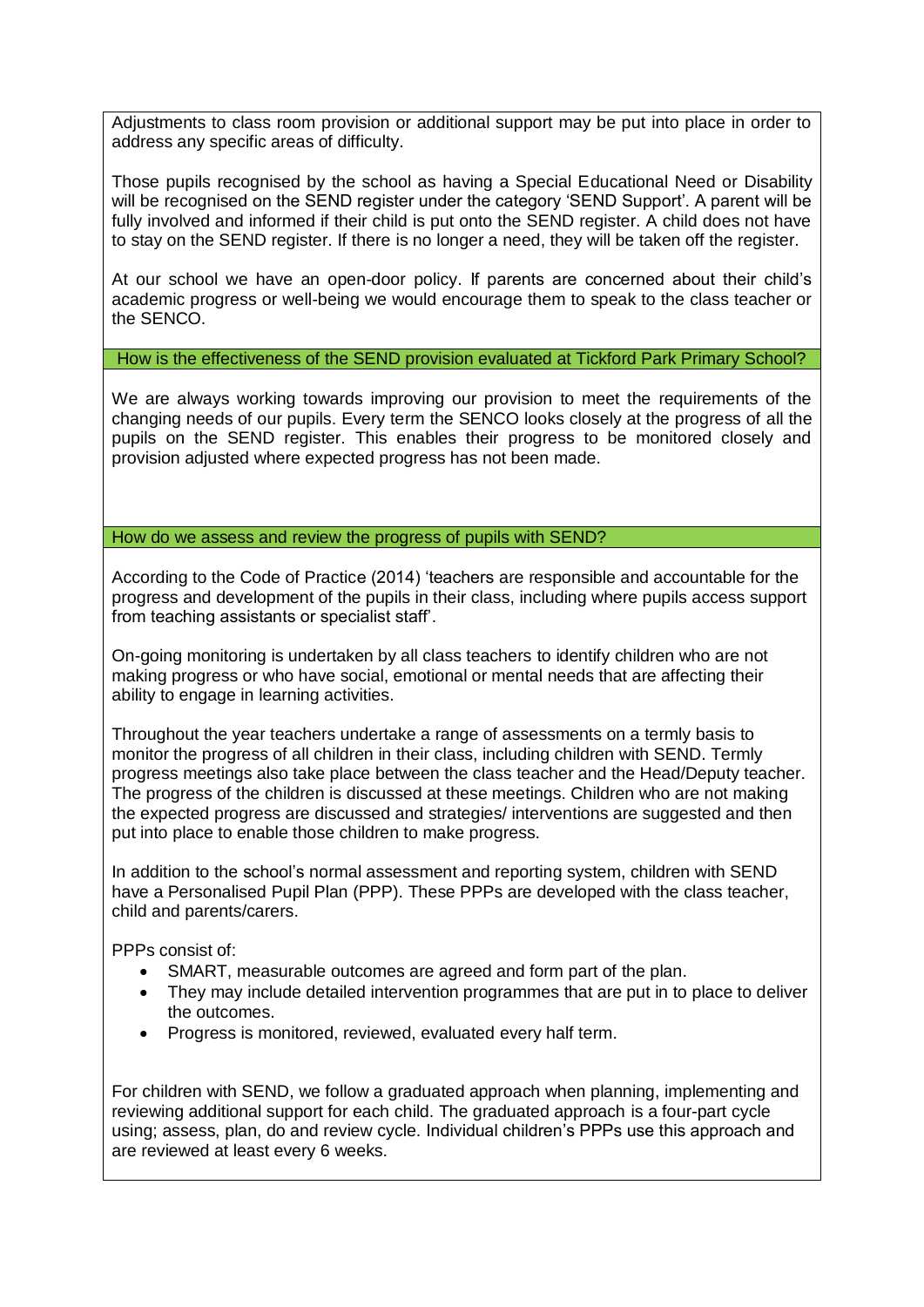

Through this process some children will be identified as having a higher level of need. These children and their parents / carers will be invited to a Person-Centred Review (PCR) to highlight successes and plan next steps. It may also mean that a SEN Support Plan is written, which is a process that is directed by the local authority. This enables the school to request support from external agencies (e.g. specialist teachers from the Inclusion and Intervention Team).

Children with an EHCP have an additional annual review where the teacher, SENCO, parents and any relevant outside agency review the short-term outcomes and amend the EHCP where necessary.

## What is our approach to teaching pupils with SEND?

We are a fully inclusive school and believe that children with SEND should take part fully in all lessons. However, there are times when a child with SEND may need to work in an intervention group or may need to work with our TA, who will focus on a specific area of difficulty. In these instances, a child may need to work outside of the classroom environment, for a short time, in a quieter space.

We strongly encourage all of our children, including children with SEND to develop independence and resilience. However, some children may need more adult support within certain lessons in order to make progress in their learning.

How is the curriculum matched to the child who needs extra support?

- At the beginning of each year, teachers look closely at information on the needs of individual pupils.
- Outstanding Quality First Teaching (the teaching and learning in the classroom will meet the needs of all children).
- Strong and positive relationships with all children on an individual basis knowing a child's interests, home life, strengths and weaknesses, learning styles and friendships.
- Partnership and relationship with parents/carers, involving then in targets, learning and their child's progress.
- The effective inclusion of all pupils in high-quality everyday teaching appropriate language, resources, support, structures.
- Thoroughly planned lesson with focused and differentiated teaching and learning and provision mapping.
- The use of lively, interactive teaching styles and to make maximum use of visual and kinaesthetic as well as auditory/verbal learning.
- Lessons based on clear learning objectives and success criteria that are shared with the children and returned to during and at the end of the lesson.
- Lessons start with a recap and sharing of previous work, with reference to individual progress and targets.
- Offering a variety of ways to record information: mind maps, talking tins, pictures, photographs, writing frames, ICT.
- High (but appropriate) demands of pupil involvement and engagement with their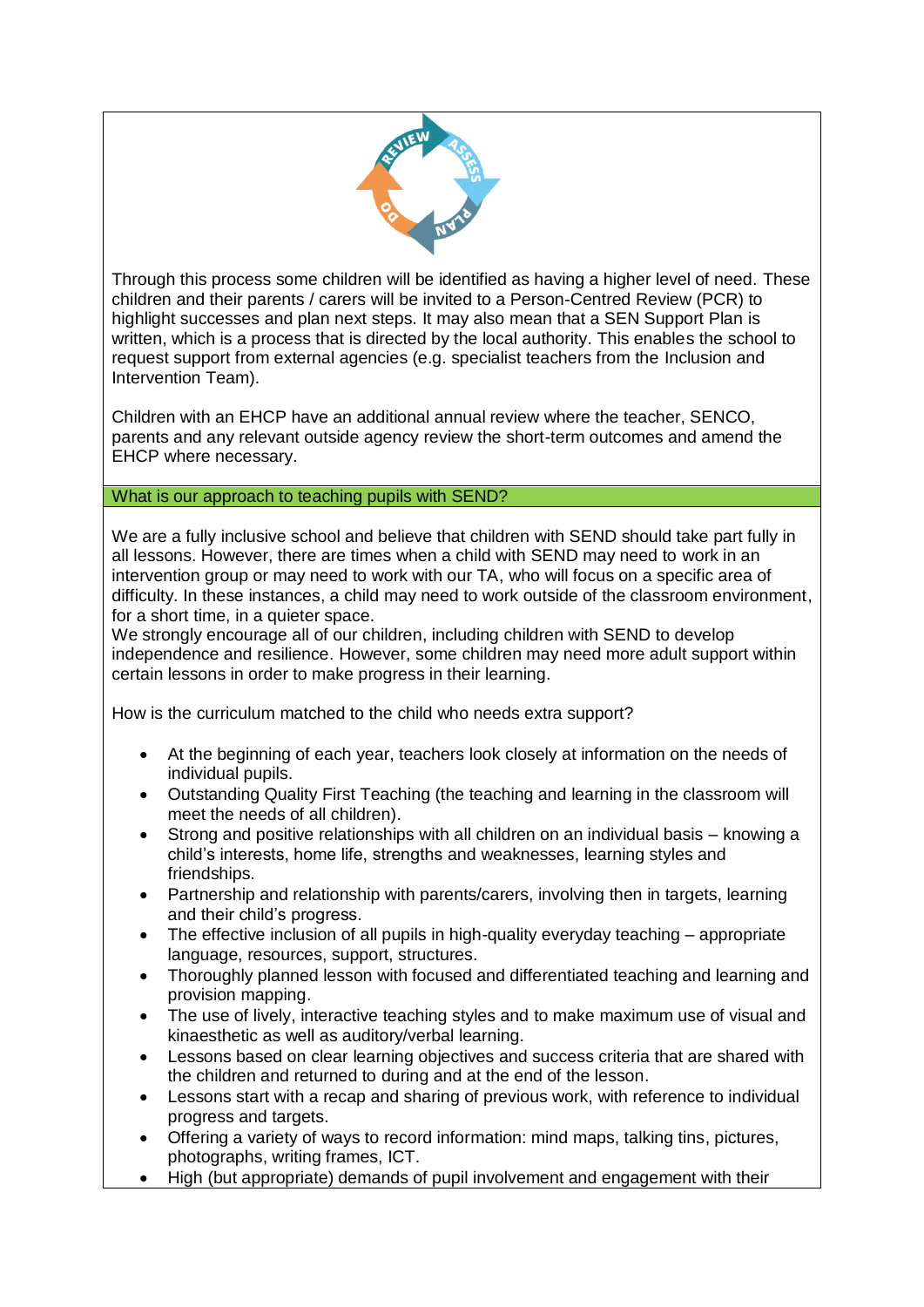learning.

- Appropriate and differentiated use of teacher questioning, modelling and explaining.
- An emphasis on learning through talk, with regular opportunities for pupils to talk both individually and in groups.
- An expectation that pupils will accept responsibility for their own learning and work independently but in an ethos where children know how to help themselves and get help if needed.
- Regular use of encouragement and authentic praise to engage and motivate pupils.
- Carefully explain new vocabulary. Pre and post teaching of new or complex vocabulary.
- All lessons, where possible, to have a focus on Maths and English skills, so that basic skills are embedded throughout all areas of the curriculum.
- Use of ICT where appropriate.
- Use phonics to spell words and reinforce writing whenever the opportunity arises.
- Orally rehearse sentences daily in relevant lessons.
- The use of learning and talk partners to support all children to be active participants in learning.
- Careful and challenging questioning is used to develop thinking and extend learning.
- Peer marking takes place regularly, particularly with written work.
- Visual timetables and learning prompts
- A clear and consistent behaviour policy with rewards and sanctions
- Resources whiteboards, keywords, word mats, pictures, photos, number lines, number squares, cubes, beads, word books, writing slope, finger spacer, pencil grips coloured overlays, writing frames, Barrington Stokes, Coloured page books, Talk tins
- The use of random selection (lolly sticks).
- Varied ways of grouping children when is flexible and changes according to children's needs.
- Use of our vast outdoor environment (quiet garden, two playgrounds, MUGA, allotment, super grounds, amphitheatre, secret path, wooden animals, trees, two trim trails, very large field, pond, Foundation Stage outside environment, two courtyards). Each classroom has a door to the outside area.
- Each year group have their own area with two classrooms, own cloakroom, middle room and toilets.
- Clear labelling of equipment and areas within the classroom.
- Clear routines which are discussed with the children each day but are also specific to times of the day (assemblies, playtimes, lunchtime).
- Carefully planned seating plans, which are flexible, appropriate to children's needs and changed regularly.
- Deployment of addition adults (teachers, TAs, volunteers, parents, students, trainee teachers) is regularly reviewed and changed according to need.
- Displays which celebrate all children's effort and work, are interactive and engaging and promote learning.
- An understanding of working memory and the need for clear, short and concise instructions and explanations.
- Extra tutoring if needed (during assembly, after school).
- Practical and/or real life learning and experiences visits, visitors, role-play, special days.
- Learning which involves scaffolding and /or modelling.
- Reading material which are suitable and of interest level for SEND children (including text on coloured paper, books which match chronological age and reading age, fiction and non-fiction books, newspapers, comics and magazines)
- Use of interventions, examples include Numicon (Maths intervention), Play as individual support, Drawing and Talking, Social Stories, Phonics Play, Freshstart,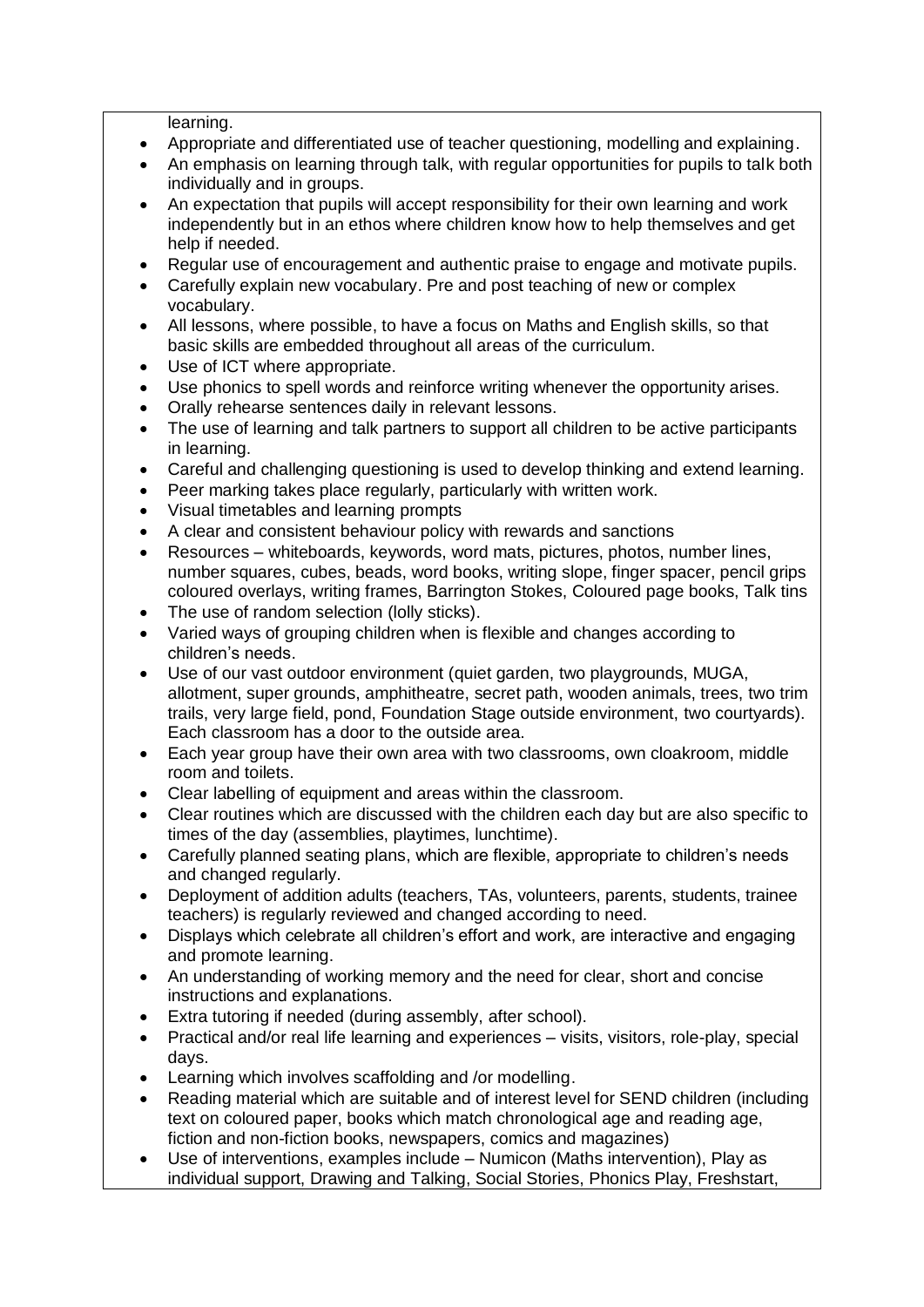Reading Wise, Beat Dyslexia, Lego Therapy.

#### How do we adapt the curriculum and learning environment for pupils with SEND?

#### **How do we adapt the curriculum for children with SEND?**

- Quality First Teaching: all children are included in accessing the curriculum through Quality First Teaching. Teachers are skilled at developing their teaching to meet the diverse needs of the pupils in their class.
- Differentiation: the process by which teachers ensure that tasks are matched to the pupils' abilities. This might involve the use of adult support, different resources being used or different outcomes being expected of the pupils. It is approached and used by teachers to enable all children to access the curriculum and experience success and challenge in their learning.
- Groupings: at our school we are flexible in how we group children so that there are opportunities for children to work in ability and mixed ability groups to maximise learning opportunities for all.
- Class teachers adapt the learning to meet the individual needs of SEND children in their class. This learning may be personalised so that the child's interests are used to engage children. Learning is further adapted to meet the needs of children who may be working below 'expected' for a child of their age.

## **How do we adapt the Learning Environment for children with SEND?**

- Our school is situated in two buildings across the site and it is wheel chair accessible. There is wheelchair access through our main entrance to the school and a ramp in and out of Martin Hall. The Aston building has wheel chair access through the front entrance and through the Food technology room. Currently, we have temporary ramps in place for a child who uses an electric wheelchair and walker and we are seeking to get permanent ramps fitted. We are happy to discuss individual requirements and to make reasonable adjustments to meet these needs.
- We have two disabled toilets; one in Martin building and one in Aston building.
- There is a disabled parking bay in school car park.
- Steps and possible hazards in the outside are have been painted with yellow paint.
- There are blinds in every room, along with lighting which assists children with vision difficulties.
- We can create individual work stations if needed.

Please talk to the class teacher or SENCo about how we can adapt the curriculum and learning environment to meet your child's needs.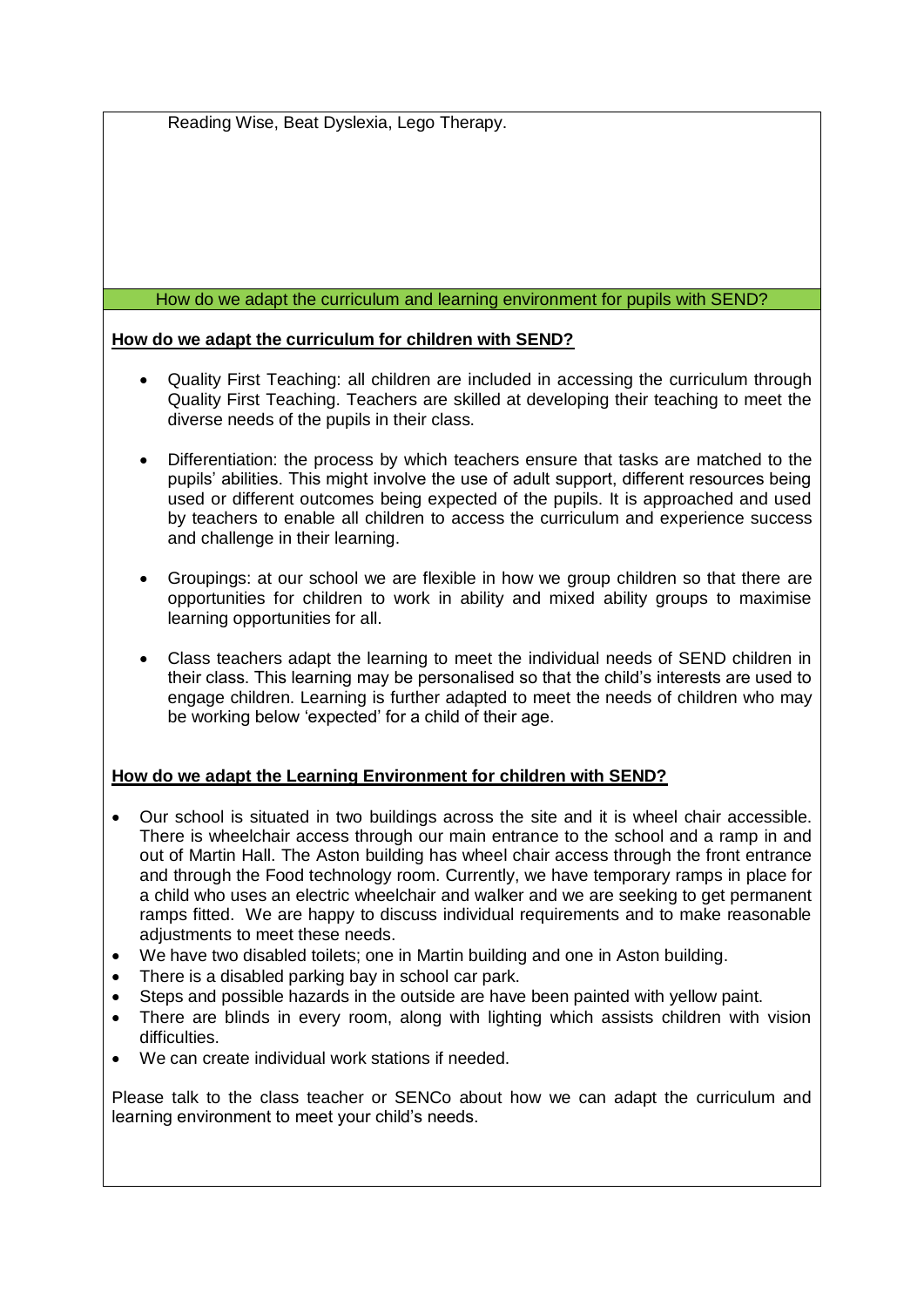#### How will my child be included in activities outside the classroom, including school trips?

The activities and educational visits offered by our school are made available to all children.

- We frequently use educational visits and residential trips (in Year 4/5/6) to enhance the learning in the classroom and make it 'come to life'. We will always include your child on a visit, ensuring any specific needs they have are considered with our risk assessment.
- Teachers create a risk assessment for the school visits, this includes how they will meet the needs of SEND children; this will be discussed with the SENCO, parent and child if needed.
- Dependent on the needs of the child, parents may be asked to support them on an educational visit.
- Children that struggle with a change in routines and/or have anxiety go through the plan/timetable for the visit with the class teacher or teaching assistant. Where possible, they view pictures and activities of the place they are due to visit on websites.
- If a parent has a question or concern about a visit they can of course contact the class teacher or SENCo.

How do we support children with social, emotional, mental difficulties?

Every child's well-being and self-esteem are paramount at Tickford Park Primary School, however there is an awareness that a child with SEND may need support to maintain a positive well-being and self-esteem.

- Staff know the importance of enabling a child to be challenged whilst also feeling successful; the self-esteem and well-being of a child is always at the forefront of all teaching.
- A child's well-being and self-esteem will be discussed at each parent consultation meeting and PPP review.
- If a parent has a concern about a child's well-being and self-esteem they can contact the class teacher immediately.
- Specific interventions are available for children who need support: Play as Individual Support, Drawing and Talking; Socially Speaking: Social Stories; Emotional Literacy.
- If a child's SEMH is still a concern after interventions and support, the school will contact and ask for further advice from the Inclusion and Intervention Team. CAMHS is an external service that also offers advice and guidance for school and parents.

What training have the staff supporting children with SEND had, or are having?

Our SENDCo, Mr David Matthews has recently completed the Post Graduate National Award of SENCo Standards and attends any locality meetings and training opportunities in order to keep up to date with local and national updates in SEND.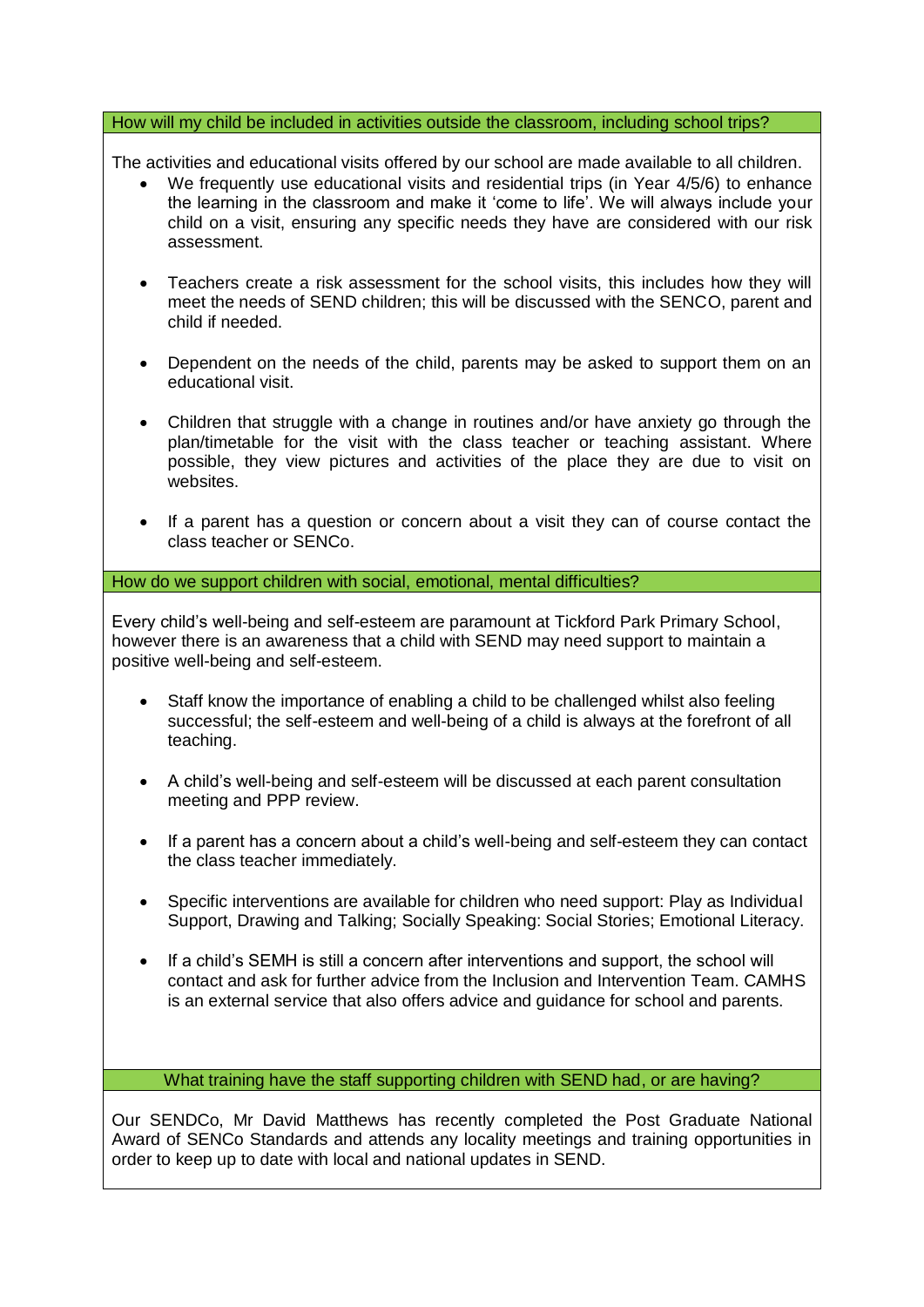Some of our staff are trained to run interventions such as, 'Rainbow Road' to help develop children's fine and gross motor skills, 'Numicon' to support children that are struggling to make progress in particular areas in Maths. 'Drawing and Talking' as well as 'Play therapy' interventions to support children who are struggling emotionally and mentally. We hold regular meetings with the Speech and Language Therapist to discuss individual children's needs and follows the recommendations.

Teacher and support staff have had Epipen and asthma training. Individual teachers and support staff attend training courses run by outside agencies that are relevant to the needs of specific children in their class e.g. from the Intervention and Inclusion Team, or medical/health training to support staff in implementing care plans.

We will continue to access appropriate training for all members of staff to support the needs of the children attending our school, utilising the local authority's Inclusion and Intervention services.

How does the school use its resources to support a child with additional needs?

- The school budget, received from Milton Keynes Council, includes money for supporting children with SEND.
- The Head Teacher decides on the budget for Special Educational Needs in consultation with the school governors, on the basis of needs in the school.
- The Head Teacher, Deputy Head and the SENCO discuss all the information they have about SEND in the school, including the children already getting extra support and the children needing extra support. They decide what resources/training and support is needed to meet children's varied needs.
- All resources, training and support are reviewed regularly and changes are made as needed.

It is used to provide:

- Specialist equipment to support a specific need e.g. writing slopes, coloured overlays, coloured books, sensory resources.
- Intervention programmes and related resources are bought when there is a need.
- Teaching Assistants to support individual children and small group learning.

Children with an EHCP will be provided with the support and resources stated in their plan so that the necessary provision meets their needs.

What arrangements are in place for involving SEND children in their own education?

The views of our SEND children at Tickford Park are very important to us. Our SEND children are involved in setting their targets in their PPPs, every six weeks with their class teacher and teaching assistant (where appropriate). As part of the PPP process they will review and celebrate successes / achievements. These reviews are shared with parents and adjusted accordingly.

Each year, our SEND children are asked to complete our pupil voice survey. They are asked to give their views on the support they are receiving. This information helps us to tailor support for our SEND children.

We always involve any child with an EHCP in their annual review. How we involve them will vary depending on their Special Educational Need. Prior to the annual review meeting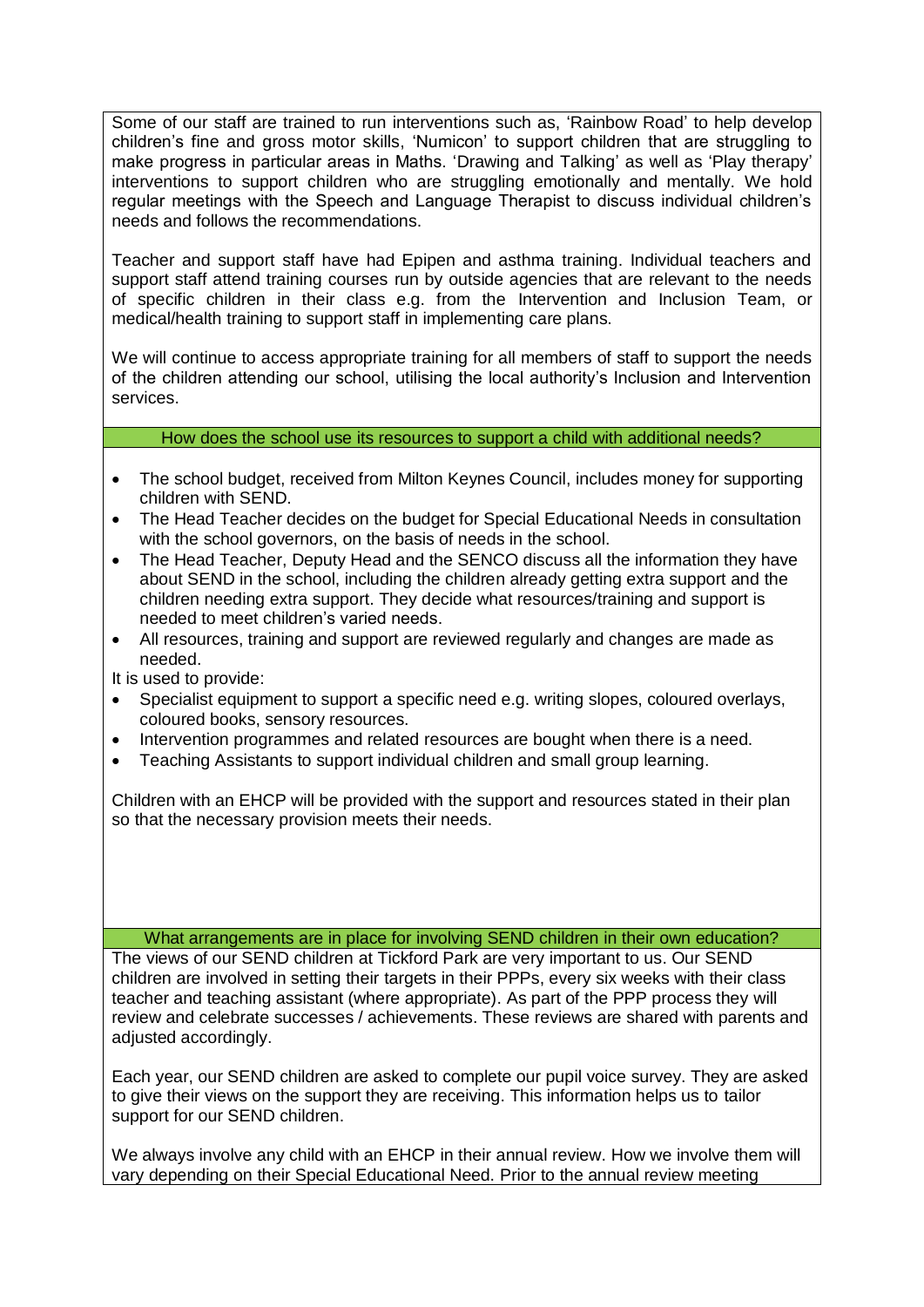children will complete the 'Child's views' page of the EHCP. For some children an adult may need to ask the questions and scribe for them. Participation can range from the child helping with the preparations, to attending the 'meet and greet' part, through to the child playing a full part in the EHCP review meeting. If a child doesn't attend the EHCP review meeting their views will always be shared during the meeting.

### What arrangements are in place for involving of parents of children with SEND?

As a school we have an open-door policy and encourage parents to talk to us about how their child is progressing. Parents may contact the school to make an appointment to see the class teacher or SENCO at any time during the school year. They may also ask for the teacher or SENCO to telephone them for a conversation at any time during the school year.

Every term, the SENCO invites parents to attend a person-centred review (known as a 'PCR'). This is a meeting where the SENCO, class teacher, teaching assistant, parents, child and the child's friend discuss what's working well, what's proving difficult and targeting what needs to happen next. This ensures wrap around support and clarity for all.

For pupils with an educational Health Care Plan (EHCP), there will be a formal annual review to review the long term, short term outcomes set out in the EHCP and whether the provision needs changing to further meet the child's needs. The annual reviews will involve parents, class teacher, SENCO and any outside agencies where appropriate. Where necessary, an EHCP may need to be reviewed earlier.

Parent questionnaires are used to receive valuable feedback on the provision we offer. This information helps us to shape future support for our SEND children.

All information from outside professionals will be discussed with parents, or where this is not possible, in a report. If parents would like to discuss a report further they must not hesitate to contact the class teacher or SENCO.

We value parents as partners in their child's learning journey. We encourage all parents to contribute to their child's education. This may be through:

- Working with their child at home by hearing them read regularly and supporting them with home learning.
- Ensuring their child has good attendance and punctuality.
- Ensure their child is equipped and ready for school; sufficient sleep, healthy breakfast and to come to school with all the things they need for the day.
- Attending parental meetings and any reviews to find out about their child's progress.

What are our arrangements regarding complaints from parents of pupils with SEND?

We hope that complaints about SEND provision will be rare, however, if there should be a complaint the process outlined in the school's Complaints Policy should be followed. The Complaints Policy can be found on the school's website.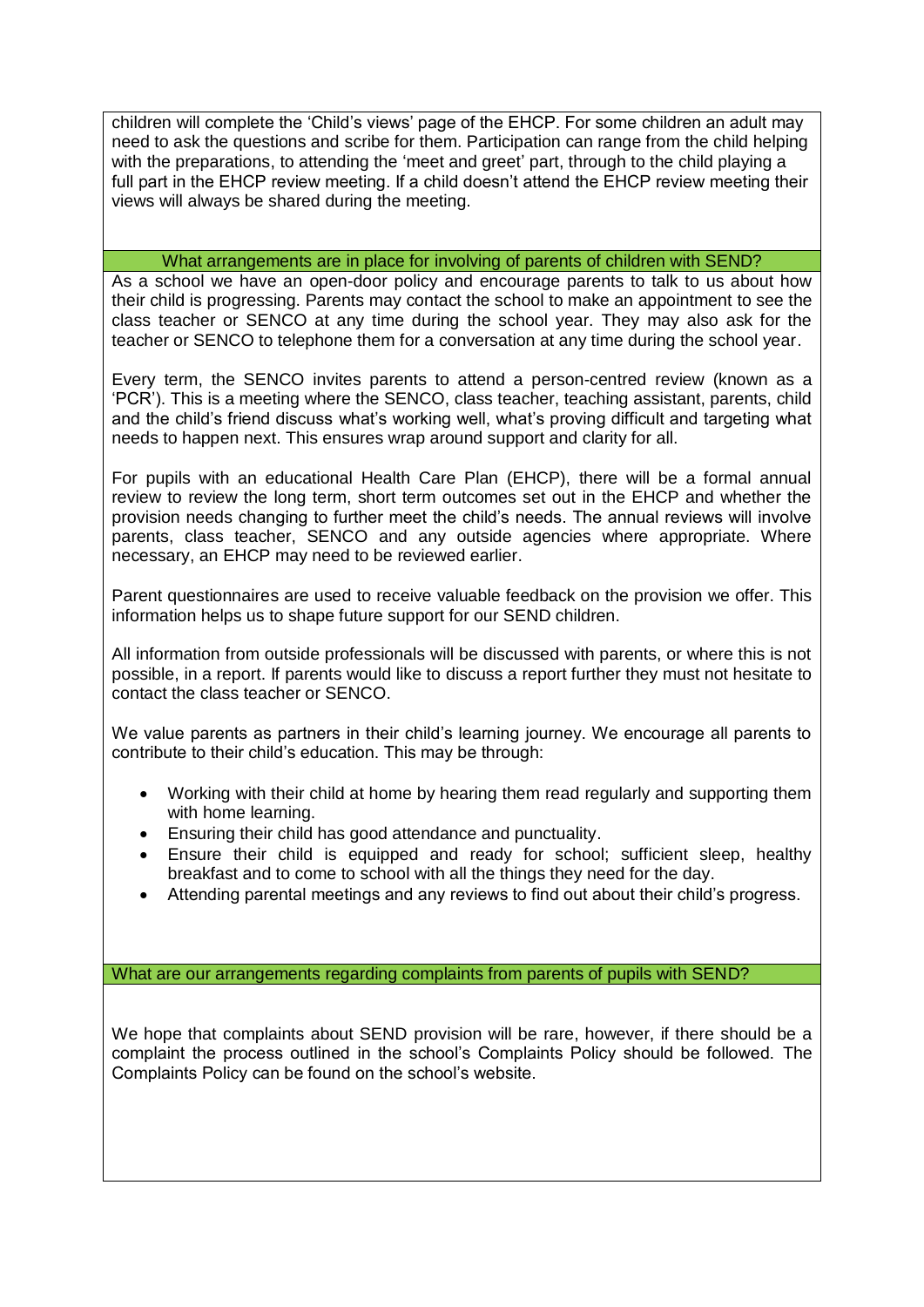What specialist services and expertise are available at or accessed by the school?

Tickford Park Primary School works with a number of external agencies to seek advice and support in order to ensure that the needs of all children are fully understood and met. Our school actively fosters liaison and communication with professionals and parents by attending meetings and preparing and sharing reports.

The SENCO can seek advice from the Inclusion and Intervention Team- specialist teachers based within the local authority. The SENCO can contact their SEN Support Line to ask for advice and they suggest whether a referral needs to be made to the specialist teachers.

We also make referrals to the Speech and Language Therapists and the School Nursing Team, who support the school with advice related to medical needs. School referrals can also be made to an Educational Psychologist to come in and observe, discuss concerns with parents and school staff to put provision in place and to set outcomes which are reviewed.

Our SENCO supports parental referrals to the community paediatrician and mental health agency known as CAMHS. We provide written evidence for parents to detail any provision that a child is having at school. We also contribute to any external agency assessments and use any strategies recommended to improve our provision.

External Agencies:

- Specialist teachers e.g. hearing/visually impaired specialists.
- Speech and Language Therapy.
- Communication with medical professions: Occupational Therapy, Physiotherapy, School Nurse, Paediatrician and other specialists in specific fields of medicine and health care.
- Educational Psychologist.
- Liaison with Children and Family Practice (CFP).
- Liaison with Children's Social Care (CSC).
- Child and Adolescent Mental Health Service (CAMHS).

Advice can be sought from outside agencies when a child is a cause for concern or their learning needs are complex than can be met by the school's intervention and personalised provision. This may be triggered when a pupil:

- continues not to make adequate progress.
- continues working at levels significantly below that of their peers even when teaching approaches have been targeted on an identified area of weakness.
- has emotional or behavioural difficulties which substantially or regularly interfere with the child's own learning or that of the other learners despite taking part in an individualised management programme.
- has sensory or physical needs and requires regular advice and or visits from a specialist service or specialist equipment.
- has on-going communication and interaction difficulties that impede the development of social relationships and causes substantial barriers to learning.

The school and parents will jointly decide to make a request for external agencies involvement.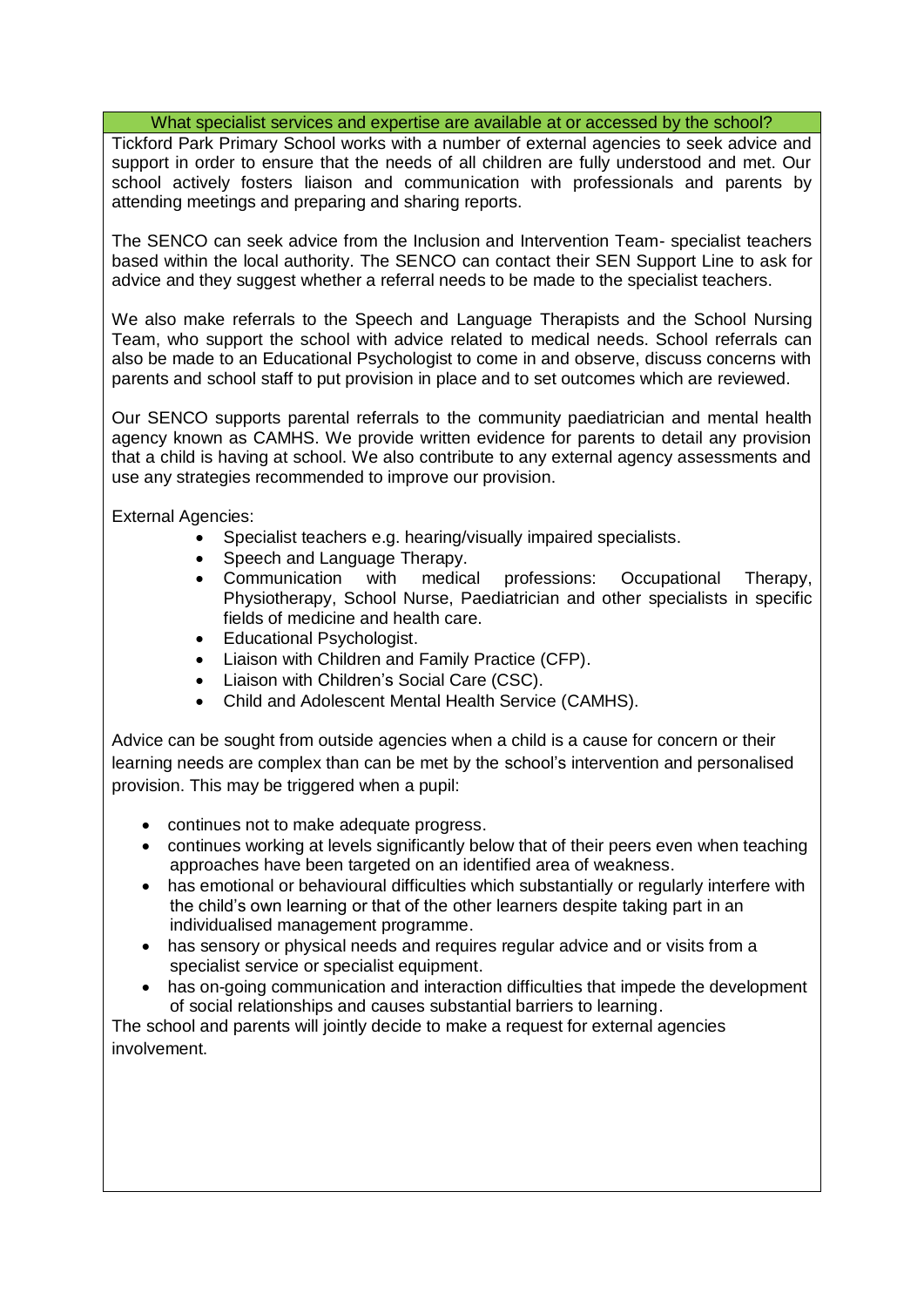#### Are there any support services that I will find useful?

- Milton Keynes SEND Information, Advice and Support Service (SEND IAS) Advice Line 9am-5pm, Monday to Friday, term time- 01908 254518. [mksendias@milton](mailto:mksendias@milton-keynes.gov.uk)[keynes.gov.uk.](mailto:mksendias@milton-keynes.gov.uk) This service offers confidential and impartial information, advice and support to all families in Milton Keynes who have a child with special educational needs or disabilities.
- Children and Families Practice Central 01908 252696. This is a team of experienced staff offering early help and family-based support and advice.
- Milton Keynes CAMHS. Telephone: A telephone referral and advice ine is available Mon-Fri 9am-5pm on 01908 725372

How will Tickford Park School prepare and support my child if they transfer in to the school, transfer out to a new school or move on to the next stage of their education?

Careful consideration is given to preparing pupils with SEND for transition at all stages.

## **For children joining Tickford Park Primary School:**

- Initial contact is made, where relevant, with the setting previously attended and with the parents, as soon as notified that a child is transferring into Tickford Park Primary school.
- For children joining the Early Years setting, home visits, a visit to the child's current setting, transition days and transition meetings are organised to discuss transition and any related concerns.
- New children are encouraged to visit the school prior to starting so that they can meet their 'buddy' and be shown around the school. For children with SEND further visits are encouraged as necessary, to assist with the acclimatisation of the new surroundings.
- Joining in Year 3 from our feeder schools transition visits are organised, including TPPS staff visiting KS1 setting, transition days, sports events, watching performances, meet the teacher events.

#### **When moving classes in school:**

- Information will be passed on to the new class teacher in a transition meeting. All PPPs will be shared with the new teacher.
- Parents will have the opportunity to meet their child's new teacher and see the classroom before the end of term.
- Children will meet their new teacher, with their new class in their new classroom, for one morning and one afternoon towards the end of term. There will also be sessions where the new teacher reads stories with their new class.
- An individual transition plan may be created for specific children if needed; this could include extra visits to the classroom, meetings with the teacher, new PECs card, a transition book/photo, meetings with parents.
- In September, parents will have another opportunity to meet their child's new teacher and discuss how their child has settled in.

## **If your child is moving child to another school/end of Year 6:**

- The class teacher and SENCO will meet the class teacher/Head of Year 7 to discuss SEND children and ensure he/she knows about any special arrangements or support that need to be made for your child.
- An individual transition plan will be created for specific children if needed; this could include extra visits to the school, meetings with teachers, new PECs card, a transition book/photo, meetings with parents.
- We will make sure that all records about your child are passed on as soon as possible.
- Where possible your child will visit their new school on several occasions and in